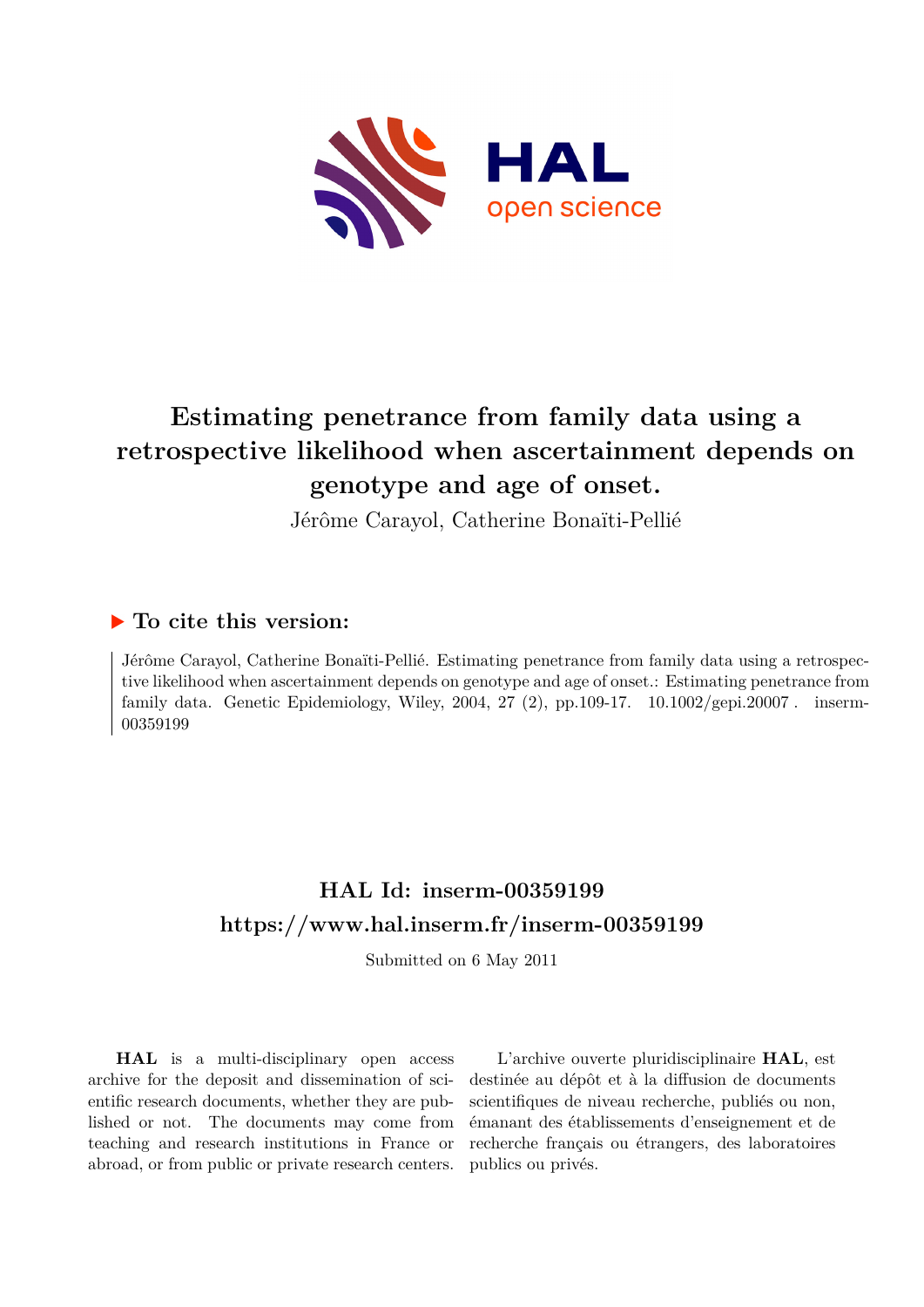Estimating penetrance from family data using a retrospective likelihood when

ascertainment depends on genotype and age of onset

Jérôme Carayol and Catherine Bonaïti-Pellié

**INSERM U535, Villejuif, France** 

Estimating penetrance from family data

Correspondance to:

Dr. Catherine Bonaïti-Pellié, INSERM U535, Bâtiment Leriche porte 18, BP 1000, 94817 Villejuif Cedex, France. Tel 33(0)1 45 59 53 49. Fax 33 (0)1 45 59 53 31 Email  $bonaiti@vif.insertnf$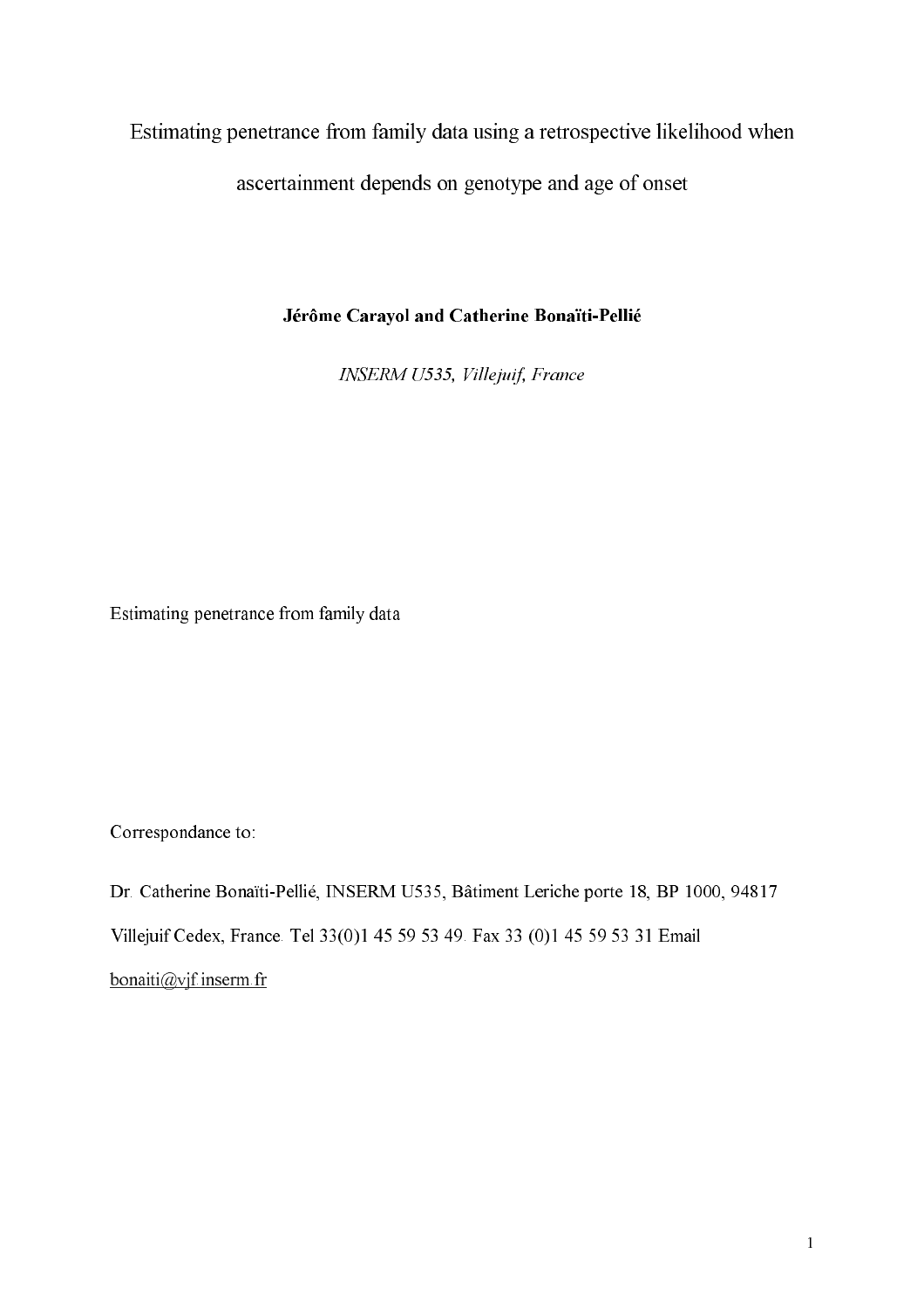# **ABSTRACT**

In diseases caused by deleterious gene mutations, knowledge of age-specific cumulative risks is necessary for medical management of mutation carriers. When pedigrees are ascertained through several affected persons, ascertainment bias can be corrected by using a retrospective likelihood. This likelihood is a function of the genotypes of pedigree members given their phenotypes and provides unbiased estimates of penetrance without modeling the selection process, provided that selection is independent of genotypes. However, since mutation testing is offered only to relatives of mutation carriers, the genotypes of family members are available only in mutated families and selection does depend on genotype. In the present study, we quantified the bias due to selection on genotype using simulations. We found that this bias depended on the true penetrance value: the lower the penetrance, the higher the bias (risk by age 80 estimated to be 46% for a true penetrance value of 20%). When age of onset is added to the selection criteria, as usually done, we showed that the bias was even higher. We modified the conditioning in the retrospective likelihood - what we called "genotype restricted" likelihood" (GRL). Using simulations, we showed that this method provided unbiased parameter estimates under all the selection designs considered.

Key words: Ascertainment, retrospective likelihood, genotype restricted likelihood (GRL), penetrance, pedigree analysis.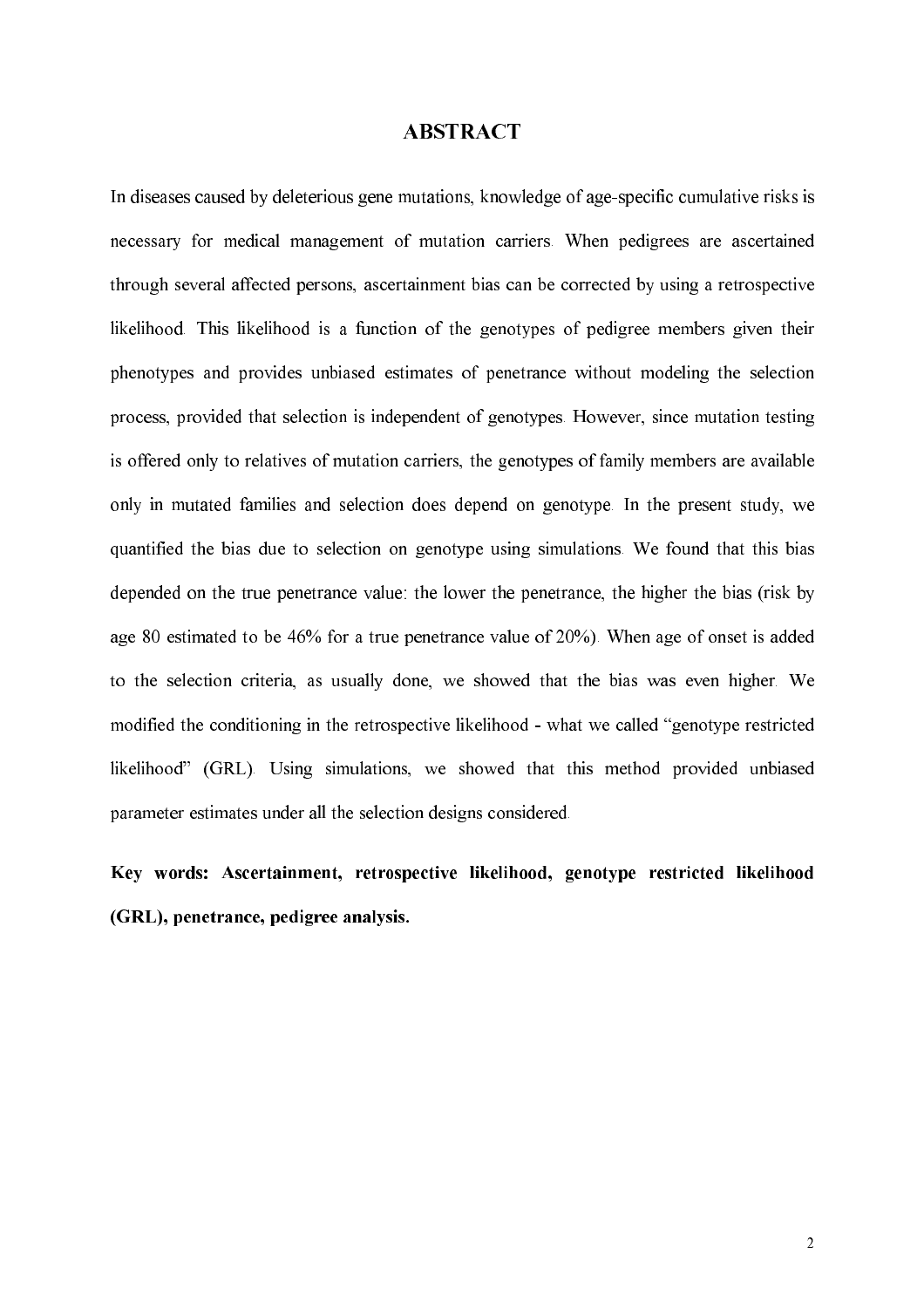# **INTRODUCTION**

There are now numerous examples of gene mutations predisposing to common diseases such as BRCA1 and BRCA2 in breast-ovarian cancer and mismatch repair (MMR) genes (MSH2, MLH1, MSH6, PMS1, PMS2) in colorectal cancer. Knowledge of age-specific cumulative risks of cancer (penetrance) for individuals who have inherited a deleterious mutation is necessary for medical management of mutation carriers. This estimation is difficult in diseases where only a minority of cases is due to such rare mutations. A good criterion for the presence of a mutation in a given individual is the existence of several affected relatives in his (her) family. For instance, the so-called "Amsterdam criteria" [Vasen et al., 1991; 1999] are widely used in the definition of hereditary nonpolyposis colorectal cancer (HNPCC) and include three close relatives with an HNPCC-associated cancer (colon, rectum, endometrium, small bowel, ureter or renal pelvis). These criteria have been shown to be highly predictive of a mutation of one of the MMR genes [Liu et al., 1996: Park et al., 2002]. The detection of a mutation in such families allows the identification of unaffected carriers who may thus undergo intensive surveillance, which considerably improves the prognosis of the disease. Some authors have used data on families ascertained on such criteria to estimate penetrance [Aarnio et al., 1995; Vasen et al., 1996; Voskuil et al., 1997; Lin et al., 1998; Aarnio et al., 1999]. However, ascertainment of multiple-case families was not taken into account in their analyses and Carayol et al. [2002] showed that this bias resulted in a large overestimation of risks.

Ascertainment-adjusted likelihood approaches allow unbiased estimation of penetrance on selected samples. When the ascertainment scheme is easy to model, a "prospective" likelihood [Hsu et al., 2000; Kraft and Thomas, 2000], which is a function of phenotypes (i.e.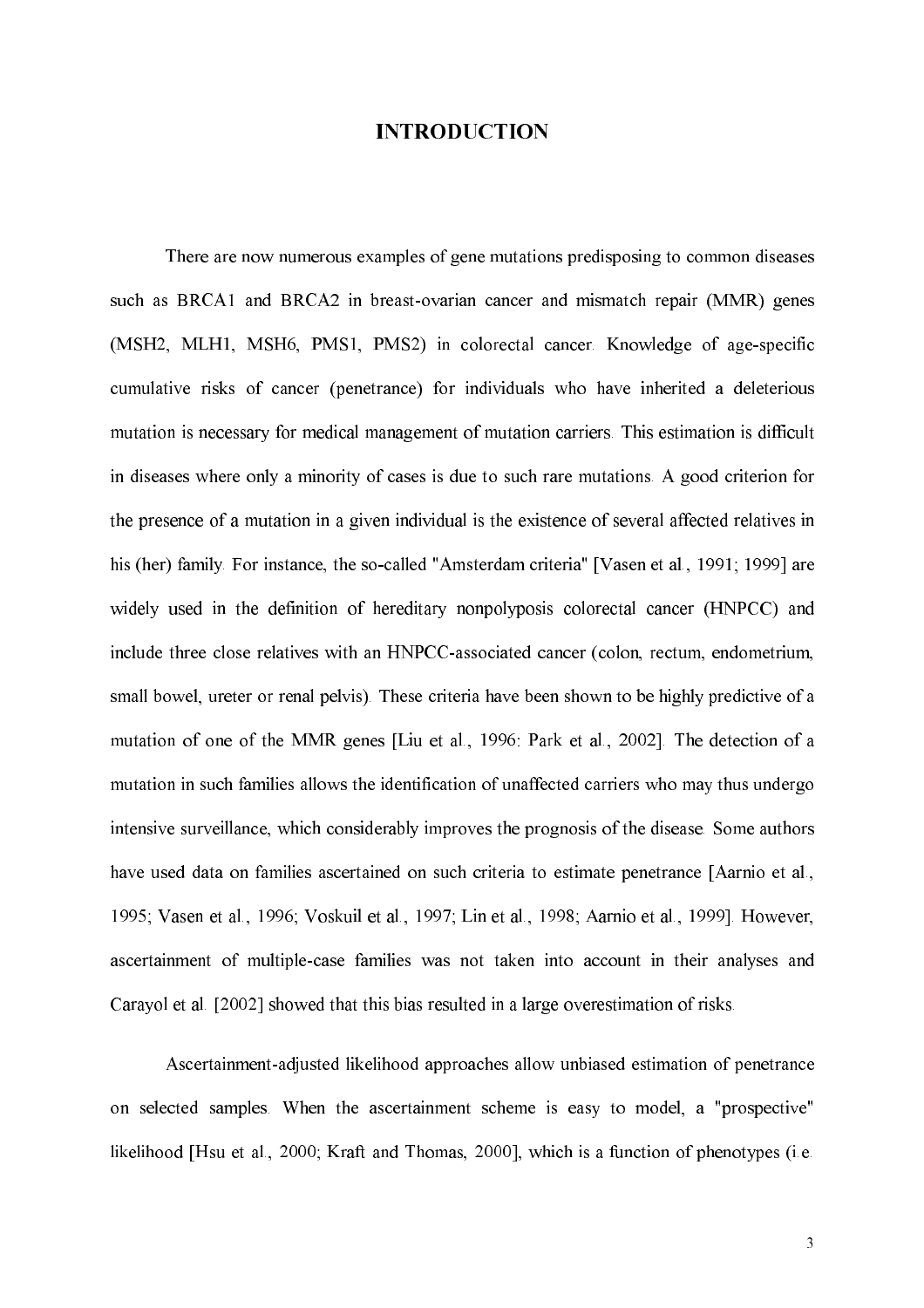disease status) given genotypes and ascertainment, may be used. However, when selection criteria are complex, this likelihood is difficult to compute. In this case, another approach, called "retrospective" likelihood [Hsu et al., 2000; Kraft and Thomas, 2000] may be used. The retrospective likelihood is a function of genotypes conditional on phenotypes. This method, related to the "MOD score" in linkage analysis [Clerget-Darpoux et al., 1986], can be applied whatever the selection criteria as the ascertainment process is not modeled in the likelihood. However, the retrospective likelihood corrects for ascertainment only if ascertainment does not depend on genotypes [Siegmund et al., 1999].

To estimate penetrance using a retrospective likelihood, families in which a mutation has been found in the frame of genetic counseling may be used. Practically, one of the affected family members (called index) is tested and if he (she) carries the mutation, the family members, affected or not, are offered genetic testing. Therefore, the assumption that selection is independent of genotype is violated and the retrospective likelihood does not adequately correct for ascertainment. Moreover, to increase the probability that the index case is not a sporadic case, an age criterion is often included in the selection criteria of families. For instance, in the Amsterdam criteria, one of the affected individuals must be affected before 50, and in the breast-ovarian cancer, the age criterion of 40 years is often proposed.

The aim of the present paper is first to quantify the bias on the penetrance estimates by using a retrospective likelihood when families are selected on carrier status, according to whether selection criteria include or not an age criterion for the index case, and then to propose a new likelihood which provides unbiased penetrance estimates under these selection designs.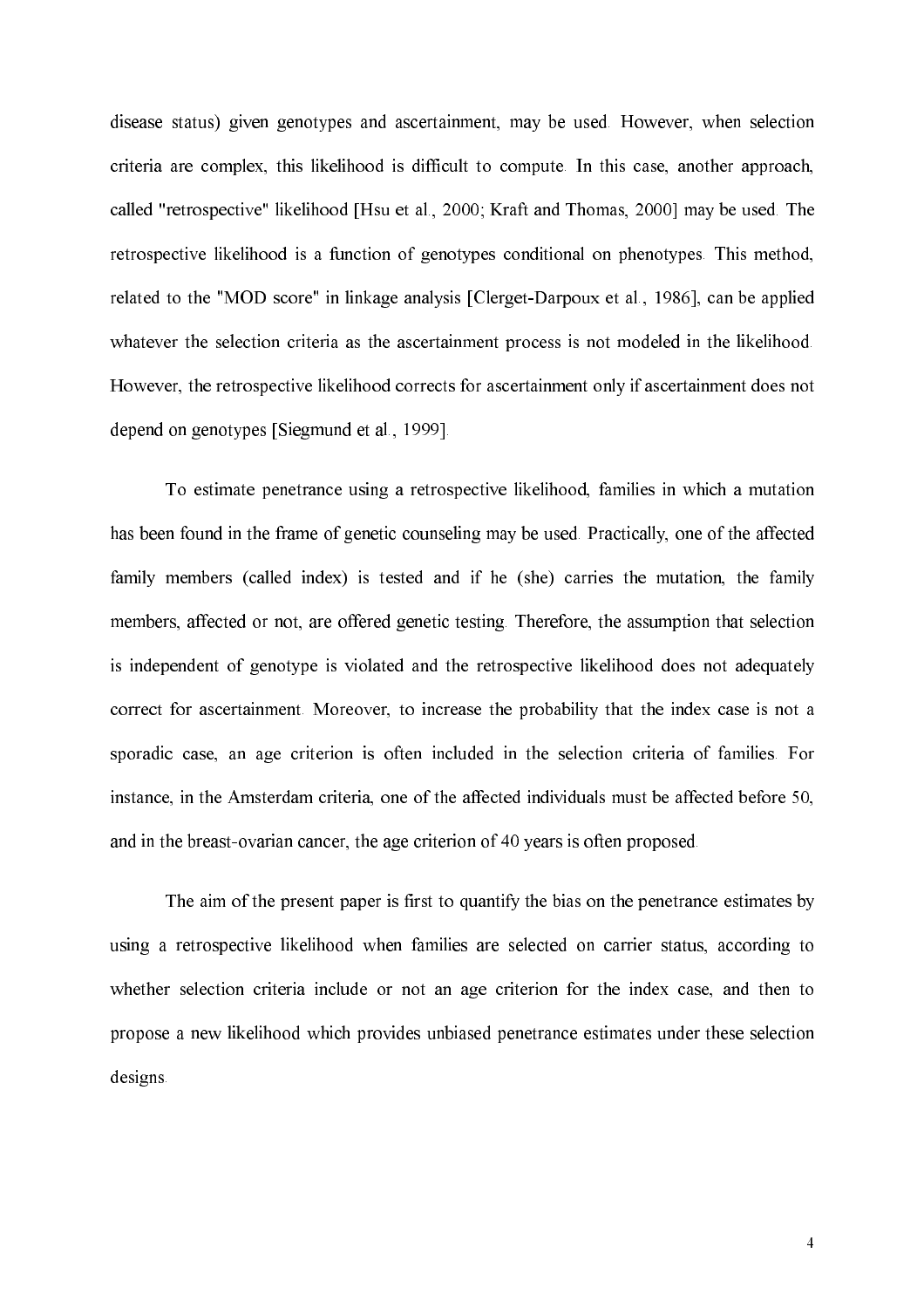#### **METHODS**

#### **RETROSPECTIVE LIKELIHOOD**

A retrospective likelihood is a function of observed genotypes, Gen, given observed phenotypes, *Phen*, ascertainment, Asc, and can be written *P*(Gen/Phen, Asc). When ascertainment only depends on phenotypes, this likelihood reduces to  $P(Gen/Phen)$ :

$$
P(Gen/Phen,Asc) = \frac{P(Asc/Gen, Phen) P(Gen/Phen)}{P(Asc/Phen)} = P(Gen/Phen)
$$
 (1)

Thus, the likelihood implicitly corrects for ascertainment without modelling the ascertainment process.

Let  $g$  and  $G$  denote the genotypes of non-carriers and carriers of the mutated allele respectively,  $\Omega$  the set of all possible genotypic configurations for a family f,  $Gen_w$  the vector of genotypes in genotypic configuration w,  $P(Gen_w)$  the corresponding probability and  $P(Phen/Gen_w)$  the probability of the vector of observed phenotypes given the vector of genotypes in configuration w. The contribution of a given family f with s relatives can be written as:

$$
L_f = P(Gen/Phen) = \frac{P(Phen_1, ..., Phen_s/Gen_1, ..., Gen_s) P(Gen_1, ..., Gen_s)}{\sum_{w \in \Omega} P(Phen_1, ..., Phen_s/Gen_1, w, ..., Gen_s w) P(Gen_1, w, ..., Gen_s w)}
$$
(2)

where the numerator of this likelihood is the joint probability of genotypes and phenotypes, and the denominator is the probability of all phenotypes of family  $f$ .

Under the assumption that phenotypes of relatives are independently distributed conditionally to their genotypes and that all genotypes are known: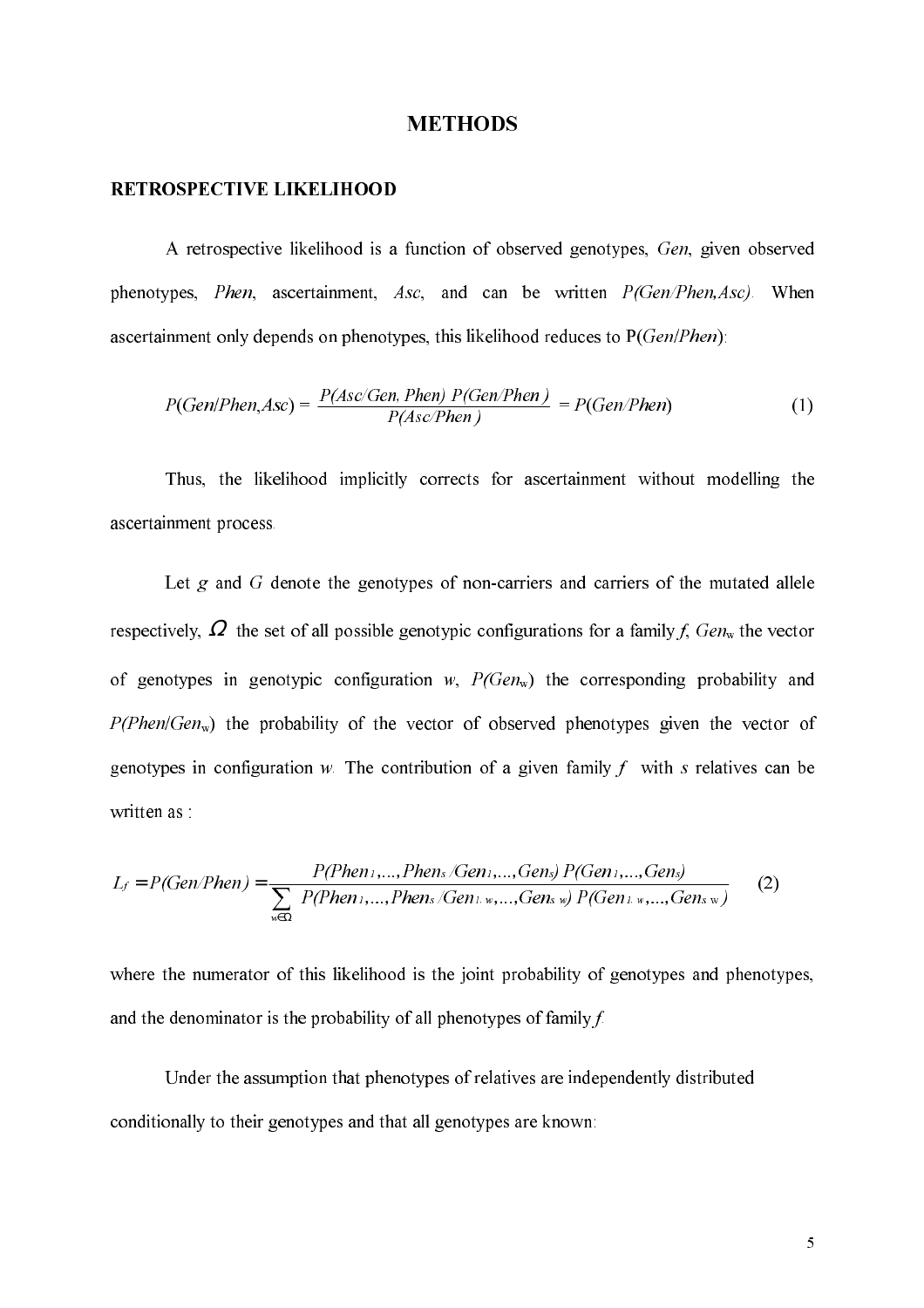$$
L_f = P(Gen/Phen) = \frac{\prod_k P(Phen_k/Gen_k) P(Gen_1, ..., Gen_s)}{\sum_{w \in \Omega} \prod_k P(Phen_k/Gen_k w) P(Gen_1, w, ..., Gen_s w)}
$$
(3)

where  $P(Phen_k/Gen_k)$  is the probability of phenotype (*Phen<sub>k</sub>*) of individual k given his (her) genotype ( $Gen_k = G$  or g), and  $P(Gen_l, ..., Gen_s)$ , the joint probability of genotypes of the family. Given parents' genotypes, offspring genotypes are independent of each other, so

$$
L_f = P(Gen/Phen) = \frac{\prod_k P(Phen_k / Gen) \prod_j P(Gen) \prod_{\{lm,n\}} P(Gen_l / Gen_m, Gen_m)}{\sum_{w \in \mathcal{Q}} \prod_k P(Phen_k / Gen_k) \prod_j P(Gen_k w) \prod_{\{lm,n\}} P(Gen_k w / Gen_m w, Gen_m w)}
$$
(4)

where the product on *j* is taken over all founders and the product on  $\{l,m,n\}$  is taken over all parent-offspring triplets. Note that the denominator and the numerator are similar except that, in the denominator, the sum is taken over all possible genotypes.

If some individuals in family  $f$  are not tested, (4) can be written as:

$$
L_f = P(Gen/Phen) = \frac{\sum_{z \in \Gamma} \prod_k P(Phen_k / Gen_{k,z}) \prod_j P(Gen_{j,z}) \prod_{\{lm,n\}} P(Gen_{l,z} / Gen_{m,z}, Gen_{n,z})}{\sum_{w \in \mathcal{Q}} \prod_k P(Phen_k / Gen_k) \prod_j P(Gen_{j,w}) \prod_{\{lm,n\}} P(Gen_{l,w} / Gen_{m,w}, Gen_{n,w})}
$$
(5)

where  $\Gamma$  corresponds to the set of genotypic configurations compatible with genotypes of tested individuals.

For an individual i,  $P(Gen_i)$  is expressed as a function of the frequency of the mutated allele in the general population assuming Hardy-Weinberg equilibrium for a founder (parents' status unknown). Otherwise, this probability depends on parental genotypes assuming Mendelian transmission.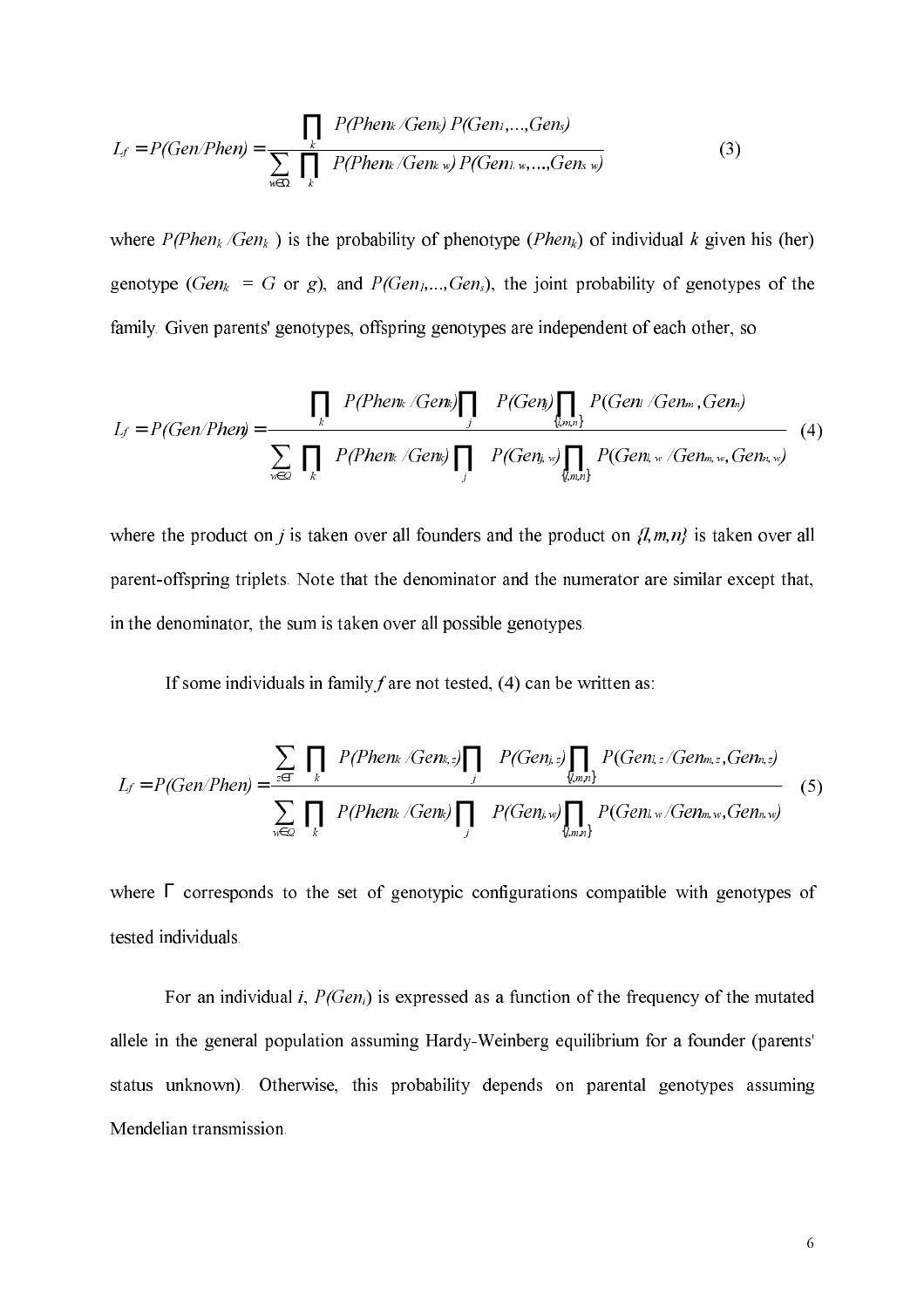Let  $F_{Gen}(t)$  be the penetrance function at age t. If individual i is unaffected at age  $t_i$ , the contribution of  $i$  to the likelihood is:

$$
P(Phen_i/Gen_i) = 1 - F_{Gen_i}(t_i)
$$

that is the probability that individual *i* be still unaffected at age  $t_i$  (survival probability).

If individual *i* is affected at age  $t_i$ , the contribution of *i* to the likelihood is:

$$
P(Phen_i/Gen_i) = F_{Gen_i}(t_i+1) - F_{Gen_i}(t_i)
$$

that is the probability of being affected at age  $t_i$  included in the one year interval  $[t_i, t_{i+1}]$ .

For the age-dependent penetrance function, one may choose a Weibull model with parameters  $\lambda$  (scale parameter) and  $\alpha$  (shape parameter), because of its flexibility to adjust to observed data:

$$
F_{Gen_i}(t) = 1 - \exp[-(\lambda_{Gen_i}t)^a_{Gen_i}]
$$
\n(6)

#### **QUANTIFICATION OF BIAS**

The bias in the penetrance estimate due to genotype selection was quantified using simulations. For this purpose, samples of three-generation families in which a mutation segregates were simulated using various penetrance values in carrier individuals. The simulated pedigrees had a fixed structure and consisted of a couple of ancestors with two offspring and their spouses, having each four offspring. A carrier genotype was randomly assigned to one of the two ancestors. For the other family members, we simulated the genotype according to Mendel's laws for subjects whose parents were in the pedigree, and according to the population genotype frequency for spouses. The frequency of the mutated allele in the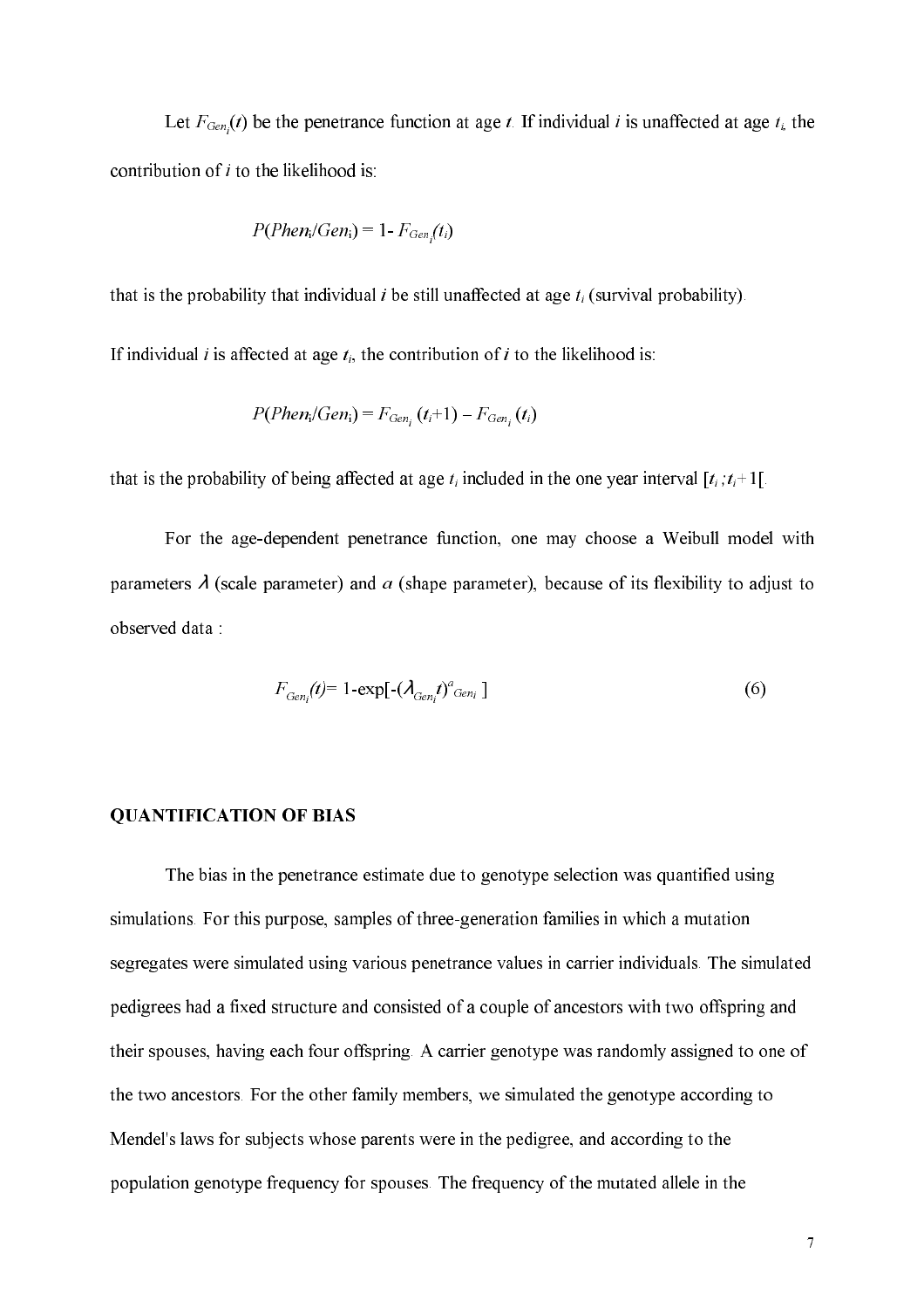population was arbitrarily fixed to 0.001 and we assumed the absence of *de novo* mutations. All genotypes were assumed to be known, and phenotypes were simulated according to the age dependent penetrance function using the Weibull model indicated above.

For sake of simplicity, whatever the carrier status, we fixed  $a_G = a_g = 3$ . For non-carriers (Gen=g), the parameter  $\lambda_{g}$  was set to a value corresponding to a cumulative risk of 0.02 by age 80. For carriers (Gen=G), we considered two different values for the parameter  $\lambda_G$ , the first one corresponding to a cumulative risk of 0.2 by age 80 (called "low true penetrance") and the second one to a cumulative risk of 0.5 by age 80 (called "high true penetrance"). We did not consider any gender difference in risks and all individuals were considered to be alive at the time of the study.

The families were selected if at least two relatives were affected. Two different designs were considered according to the existence or not of an age criterion. The age criterion was fixed to 40 years.

Let us call:

- design I: at least two affected relatives, one of whom is a carrier of the mutated allele.
- design II: at least two affected relatives, one of whom was affected before 40 years and is a carrier of the mutated allele.

Sample size was fixed to 10,000 families after selection to minimize sample fluctuations.

Parameters of the penetrance function were estimated by maximizing likelihood (4) using the Weibull model (6). A program has been written which uses the maximization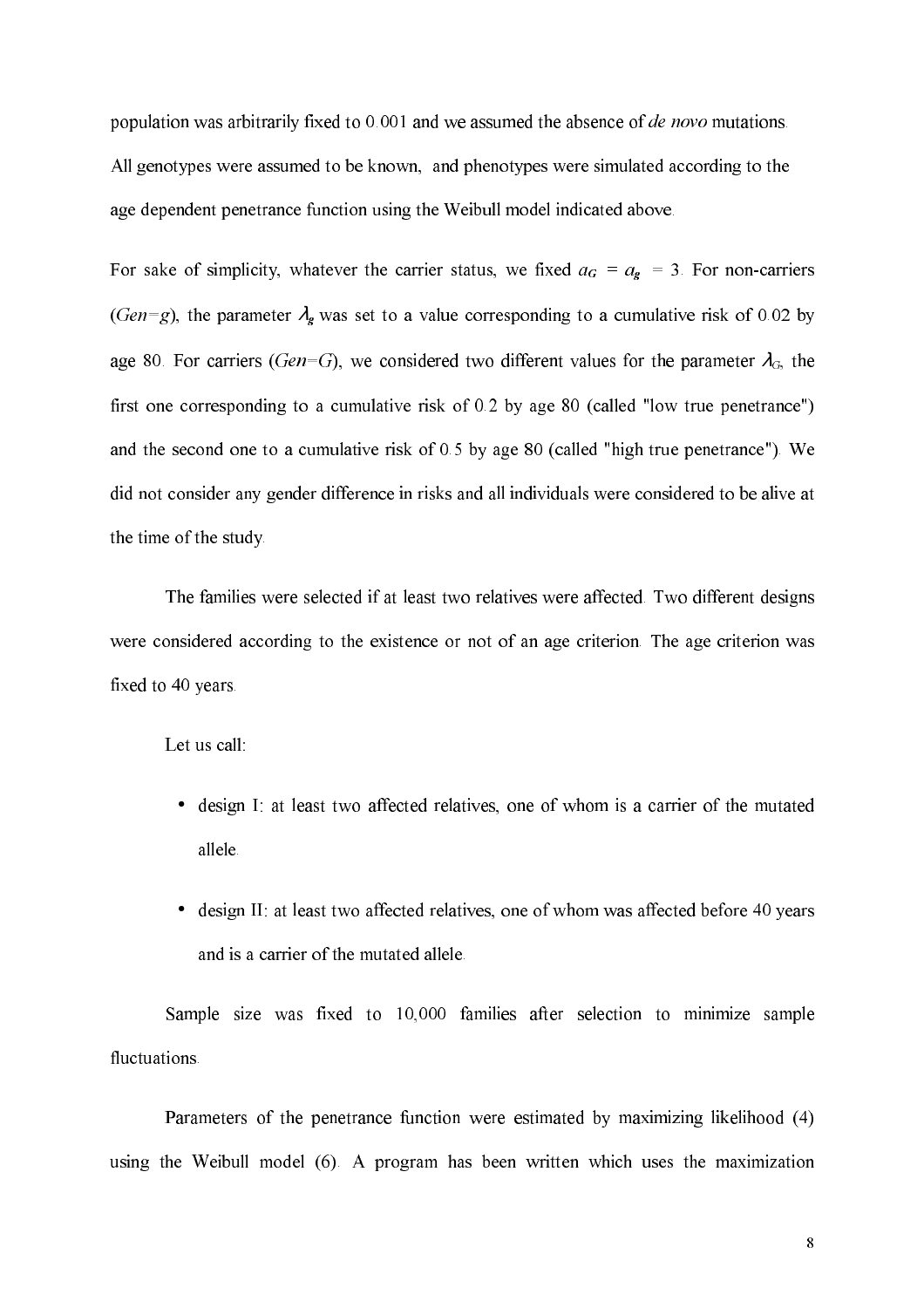procedure GEMINI as a subroutine [Lalouel, 1979] and provides maximum likelihood estimates of the two parameters,  $\lambda_G$  and  $a_G$ , for carriers. We assumed that the penetrance was known for non-carriers and  $\lambda_g$  and  $a_g$  were fixed to the same values as in the simulation process of families.

#### **CORRECTION OF THE LIKELIHOOD FOR SELECTION ON GENOTYPES**

When family selection depends on genotypes, the simplification in (1) is not possible since  $P(Asc/Gen, Phen)$  is not equal to  $P(Asc/Then)$ .

$$
P(Gen/Phen,Asc) = \frac{P(Asc/Gen, Phen) P(Gen/Phen)}{P(Asc/Phen)} = \frac{P(Asc/Phen, Gen) P(Gen, Phen)}{P(Asc/Phen)} \tag{7}
$$

with

$$
P(Asc, Phen) = \sum_{w \in \Omega} P(Asc/Phen, Gen_w) P(Phen, Gen_w)
$$
\n(8)

where  $\Omega$  is composed of  $\Omega_c$ , the set of genotypic configurations compatible with the selection criteria, and  $\Omega_{NC}$ , the set of genotypic configurations not compatible with the selection criteria. Thus,  $P(Asc/Phen, Gen_w) = 0$  if the family in genotypic configuration w does not fulfil the selection criteria. For a given family  $f$  with observed genotypic vector  $(Gen)$  and phenotypic vector (*Phen*), we can write:

$$
P(Gen/Phen,Asc) = \frac{P(Asc/Gen,Phen) P(Phen/Gen) P(Gen)}{\sum_{w \in \Omega_C} P(Asc/Gen_w,Phen) P(Phen/Gen_w) P(Gen_w)}
$$
(9)

As demonstrated in the appendix, the probability of ascertainment given observed phenotypes and genotypes  $(P(Asc/Gen, Phen))$  for a given family is identical whatever the genotypic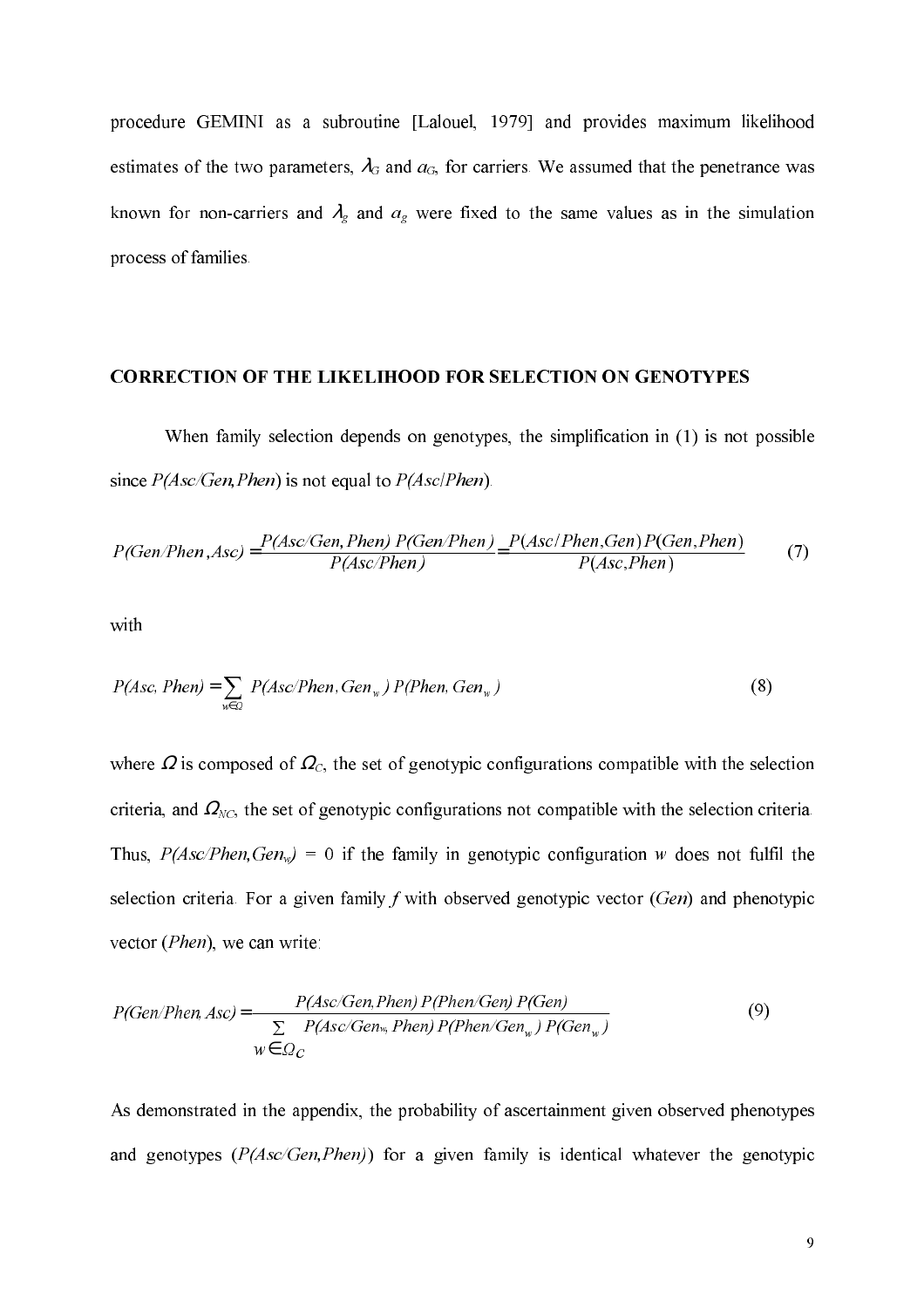configuration. Thus,

$$
P(Gen/Phen, Asc) = \frac{P(Phen/Gen) P(Gen)}{\sum_{w \in \Omega_c} P(Phen/Gen_w) P(Gen_w)}
$$
\n
$$
(10)
$$

The likelihood can be developed as previously

$$
P(Gen/Phen,Asc) = \frac{\prod_{k} P(Phen_{k} / Gen_{k}) \prod_{j} P(Gen_{j}) \prod_{\{l,m,n\}} P(Gen / Gen_{m},Gen_{n})}{\sum_{w \in \mathcal{Q}_{C}} \prod_{k} P(Phen_{k} / Gen_{k}) \prod_{j} P(Gen_{j,w}) \prod_{\{l,m,n\}} P(Gen_{l,w} / Gen_{m,w},Gen_{n,w})}
$$
(11)

The likelihood has the same form as the retrospective likelihood (4). Only the summation in the denominator is different. Practically, the denominator is computed as if all genotypes were unknown, using the Elston and Stewart algorithm [1971], but, when a given genotypic configuration is not compatible with the selection criteria, the family participation in this specific genotypic configuration is discarded from the denominator.

Subsequently, this likelihood (11) will be called "genotype restricted likelihood" (GRL) as it is a retrospective likelihood with conditioning on genotypic configurations restricted to genotypes compatible with selection criteria.

In order to validate the method, we applied the GRL on samples of simulated families selected under designs I and II, respectively. For samples of families selected under design I, we estimated the penetrance function using the GRL where  $\Omega_c$  included the set of genotypic configurations with at least one affected family member being a carrier of the mutation (likelihood restricted on genotypes only referred as "GRL 1"). Under selection design II,  $\Omega_c$ included the set of genotypic configurations with at least one affected family member being a carrier of the mutation and affected before 40 years (likelihood restricted on genotypes and age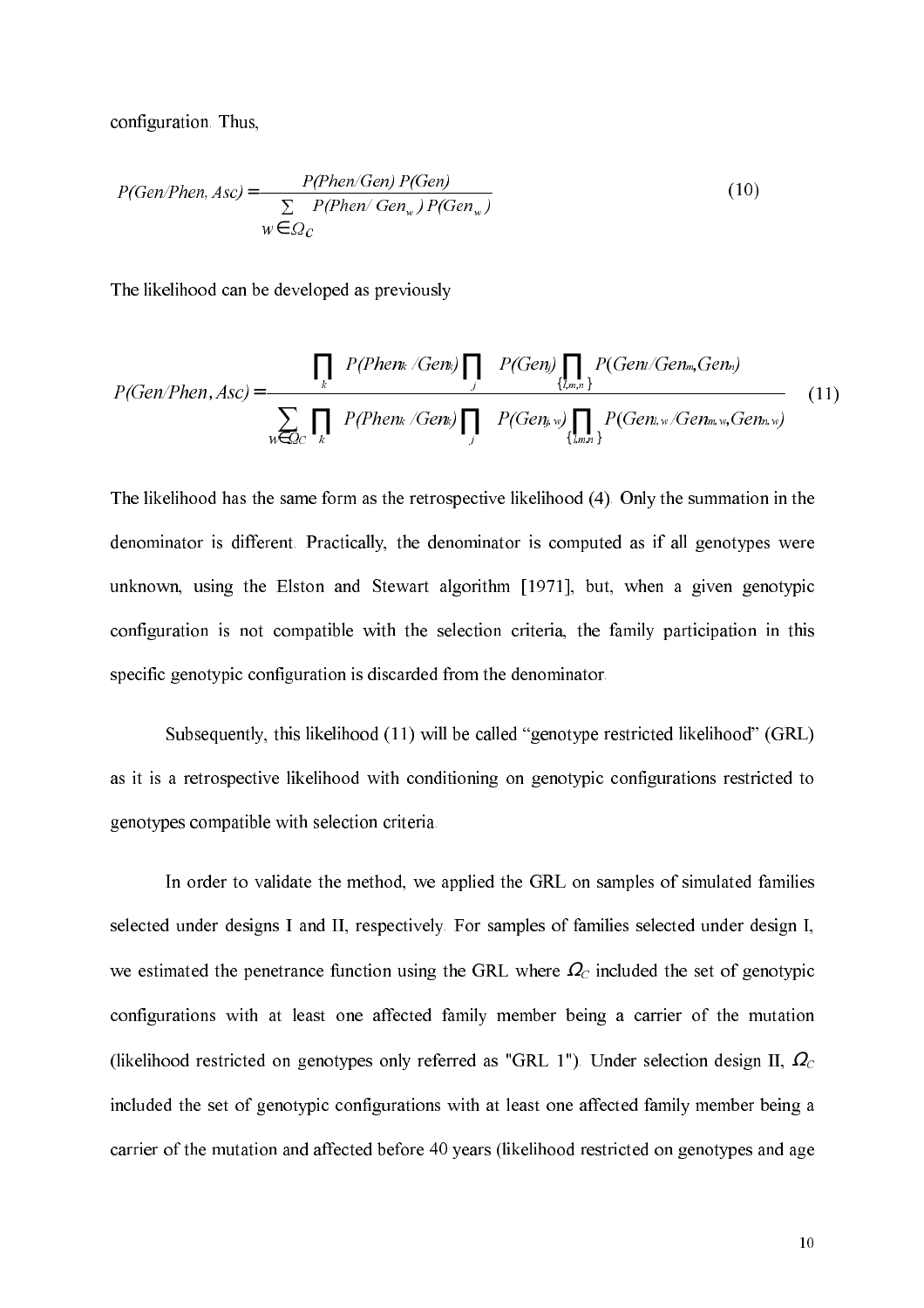of onset referred as "GRL 2").

#### **CONFIDENCE INTERVALS**

Let  $\theta_{Gen,est} = (\lambda_{Gen,est}, a_{Gen,est})$  be the maximum likelihood estimates (MLEs) of  $\theta_{Gen}$  and  $F_{Gen,est}(t)$ , the penetrance estimate obtained by replacing  $\theta_{Gen}$  by  $\theta_{Gen,est}$ . To obtain a confidence interval of the penetrance function for carrier ( $Gen = G$ ), asymptotic variance and covariance of the estimated parameters  $\theta_{G,est}$  were obtained using GEMINI from the inverse of the Fisher information matrix I evaluated at the MLE,  $\Gamma^1(\theta_{G,est})$ . Since  $\theta_{G,est}$  is a MLE,  $\theta_{G,est}$  converges to a normal distribution with mean  $\theta_G$  and variance-covariance matrix  $\Gamma^1(\theta_{G,est})$ . An approximation to the variance of the estimated penetrance was obtained by applying the Delta method:

$$
\text{Var}(F_{G,est}(t)) = \mathbf{D}_{est}^{-1} \mathbf{I}^{-1}(\boldsymbol{\theta}_{G,est}) \mathbf{D}_{est}
$$

where D is the vector of partial derivatives of  $F$  with respect to each parameter:

$$
D = (\delta F / \delta \lambda, \, \delta F / \delta a)^t
$$

and  $D_{est}$  is calculated replacing  $\theta_G$  by  $\theta_{G,est}$  in D. A 95% confidence interval was obtained as in Brookmeyer and Crowley [1982]:

$$
\{ \Theta_G : (F_{G,est}(t) - F_G(t))^2 \leq \mathbf{c} \cdot \text{Var}(F_{G,est}(t)) \}
$$

where c is such as  $Pr(\chi_1^2 > c) = 0.05$ .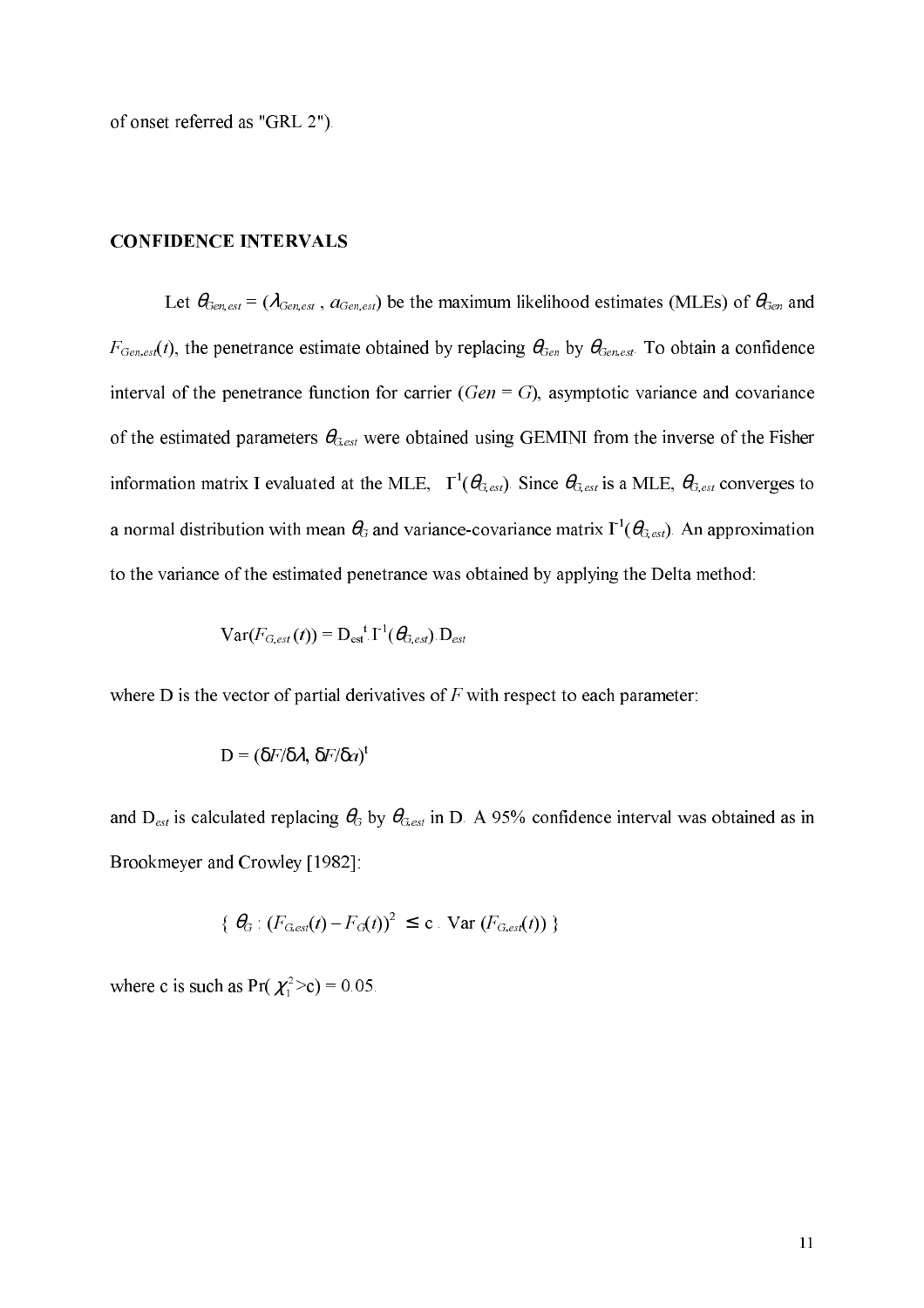## **RESULTS**

Figures 1 and 2 show the penetrance estimates obtained by using a retrospective likelihood when ascertainment depends on genotypic status, in case of low and high true penetrance respectively. For low true penetrance (figure 1), when families were selected under design I, the estimated risks were at least twice the actual risks at all ages. Different results were obtained when risks were estimated from families selected under design II that included an age criterion for the index case. Compared to the results obtained under design I, the bias was higher, except in older age classes where estimates were quite similar. For high true penetrance (figure 2), the same trend was observed but the bias was smaller than for low true penetrance whatever the design. For still higher penetrance values, the bias was found to be negligible (data not shown). Additional analyses showed that the younger the age criterion, the greater the bias at intermediate ages (data not shown).

When the GRL 1 was used to estimate penetrance on families selected under design I, there was no more bias whatever the true penetrance value. Under design II, a first analysis was conducted using the GRL 1, i.e. using the same  $\Omega_c$  as in design I. As shown in figure 3, for low true penetrance, the overestimation was smaller than when using the retrospective likelihood. For high true penetrance, the same observation was made until 70 years. After this age, the penetrance was slightly underestimated. When  $\Omega_c$  was adequately defined as the set of genotypic configurations where at least one carrier individual was affected before age 40 (GRL) 2), penetrance estimates were unbiased whatever the actual risks.

We studied the robustness of the GRL method to misspecification of the mutated allele frequency (q). When specifying a smaller value ( $q=0.0001$ ), or a greater value ( $q=0.01$ ) than the true one  $(q=0.001)$  in the likelihood, estimates remained quite stable under both designs and for both true penetrance values.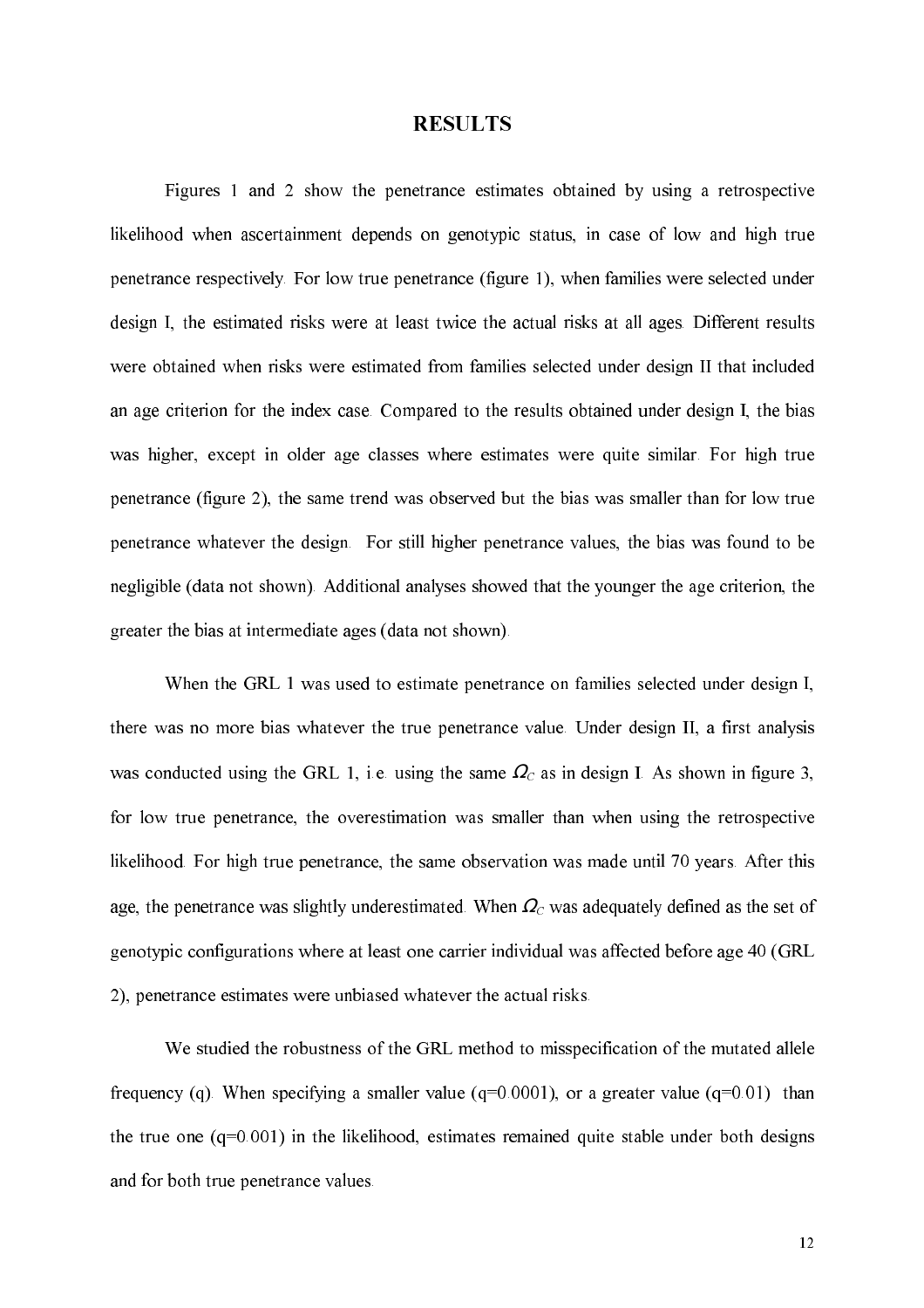#### **DISCUSSION**

In the first part of this study, we showed that a retrospective likelihood did not adequately correct for ascertainment when only families with at least one carrier individual were used for estimating penetrance. This is consistent with the results of Siegmund et al. [1999] who showed that the MOD score provided biased penetrance estimates in carriers when the ascertainment was based on a LOD score criterion (i. e. ascertainment dependent on genotype).

In addition, we showed that introducing an age criterion in the selection criteria, which is usually done to increase the probability of detecting a mutation in families, worsened the bias due to the selection on genotype, in particular at young ages. We could check that introducing an age criterion had no effect when there was no selection on genotypes.

The GRL method that we propose in the present study to estimate penetrance from families selected through affected relatives and in which mutations have been detected, appears to be free of any bias. The GRL can be applied to any diseases where mutations have been identified as being responsible for Mendelian subentities. This method can be used whatever the selection criteria since the ascertainment process is not modeled in the likelihood. Thus, this method is adapted for estimating penetrance on samples of families selected using complex criteria involving many affected individuals, the probability of which is almost impossible to compute. This is generally the case in cancer syndromes such as hereditary nonpolyposis colorectal cancer associated to mutations in mismatch repair genes hMLH1 and hMSH2 or breast cancer associated to BRCA1 and BRCA2 mutations.

In our simulation study, we did not take mortality into account. Mortality is expected to decrease the overall information provided by a family as a smaller number of subjects would

13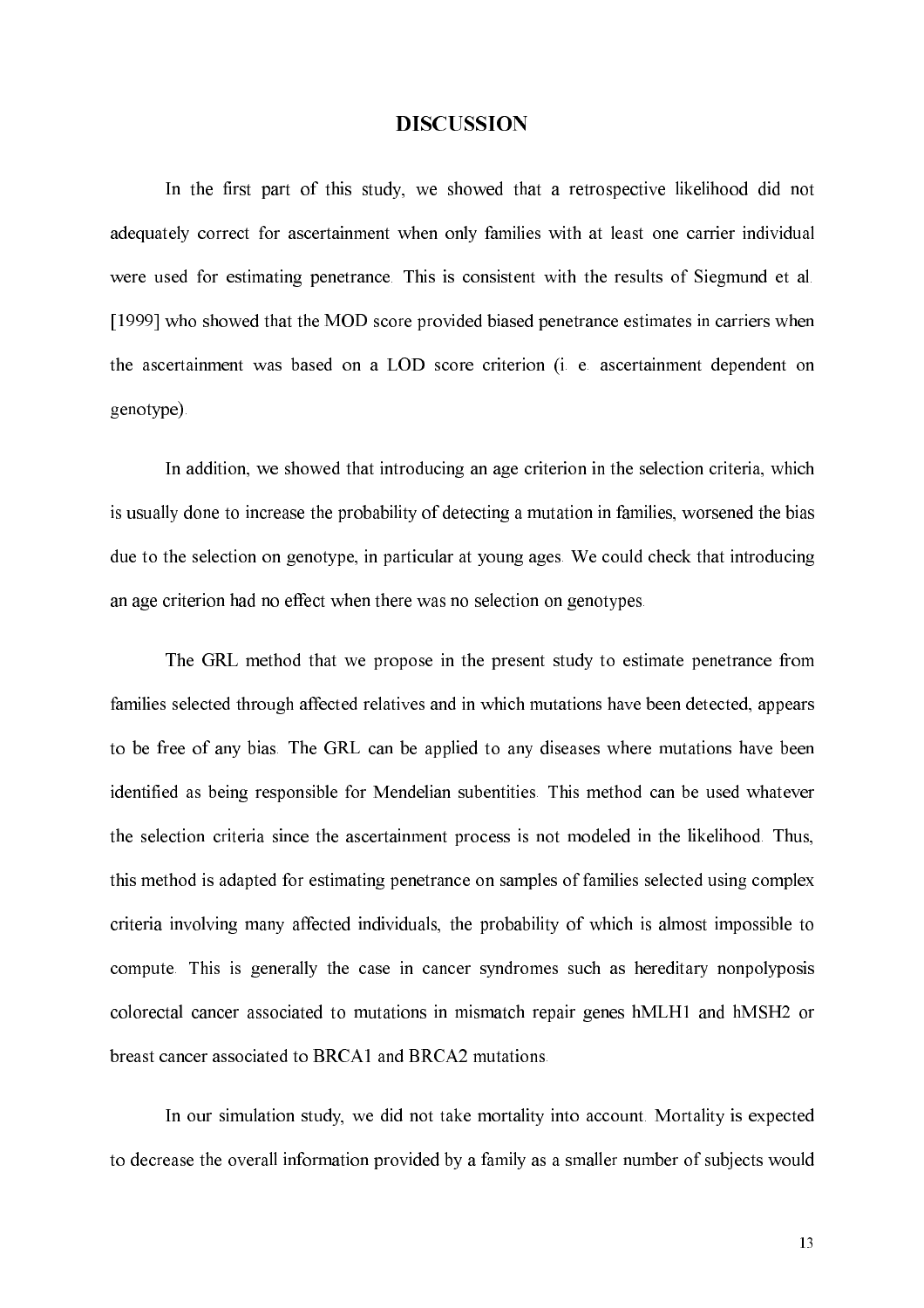be available, and in particular in older age, and thus to reduce the precision of estimates without introducing a bias. Similarly, a reduction in precision of estimates would be expected in case of unknown genotypes. In the simulations, we assumed that all genotypes were known. However, the GRL allows using observed phenotypes of individuals even if they are untyped. As the retrospective likelihood, the GRL is based on modeling genotypes given phenotypes. If only few relatives are typed, some problems of efficiency may be expected. We are currently investigating the properties of the GRLs in the case of unknown genotypes.

In this simulation study, we used sample of 10,000 families to avoid problems of sample fluctuations. Nevertheless, as seen in figures 1 to 3, we obtained rather large confidence intervals when using the retrospective or the GRL. In most studies, samples are much smaller, and it is clear that the GRL is subject to problems of efficiency on samples of realistic size. These results agree with those of Kraft and Thomas [2000] who showed that using the retrospective likelihood to correct for selection bias was at the expense of a loss of efficiency compared to other likelihoods.

The Weibull function, chosen to model the penetrance function, is widely used in parametric survival analysis because of its ability to adjust to observed data. The main advantage of this function (and more generally of parametric functions) is that only a small number of parameters are estimated to evaluate the penetrance function. Another way to estimate penetrance is to use linearly increasing risks within age classes, as in ARCAD [Le Bihan et al., 1995]. The assumption of linearity of risk can be justified if many small classes are used, but sometimes at the expense of a loss of efficiency in penetrance estimate for some age classes because of a lack of informative individuals. Furthermore, many classes imply a great number of parameters to estimate, with a possibility of stability problems. To avoid these problems, using few large age classes allows an increase of informativity within each class and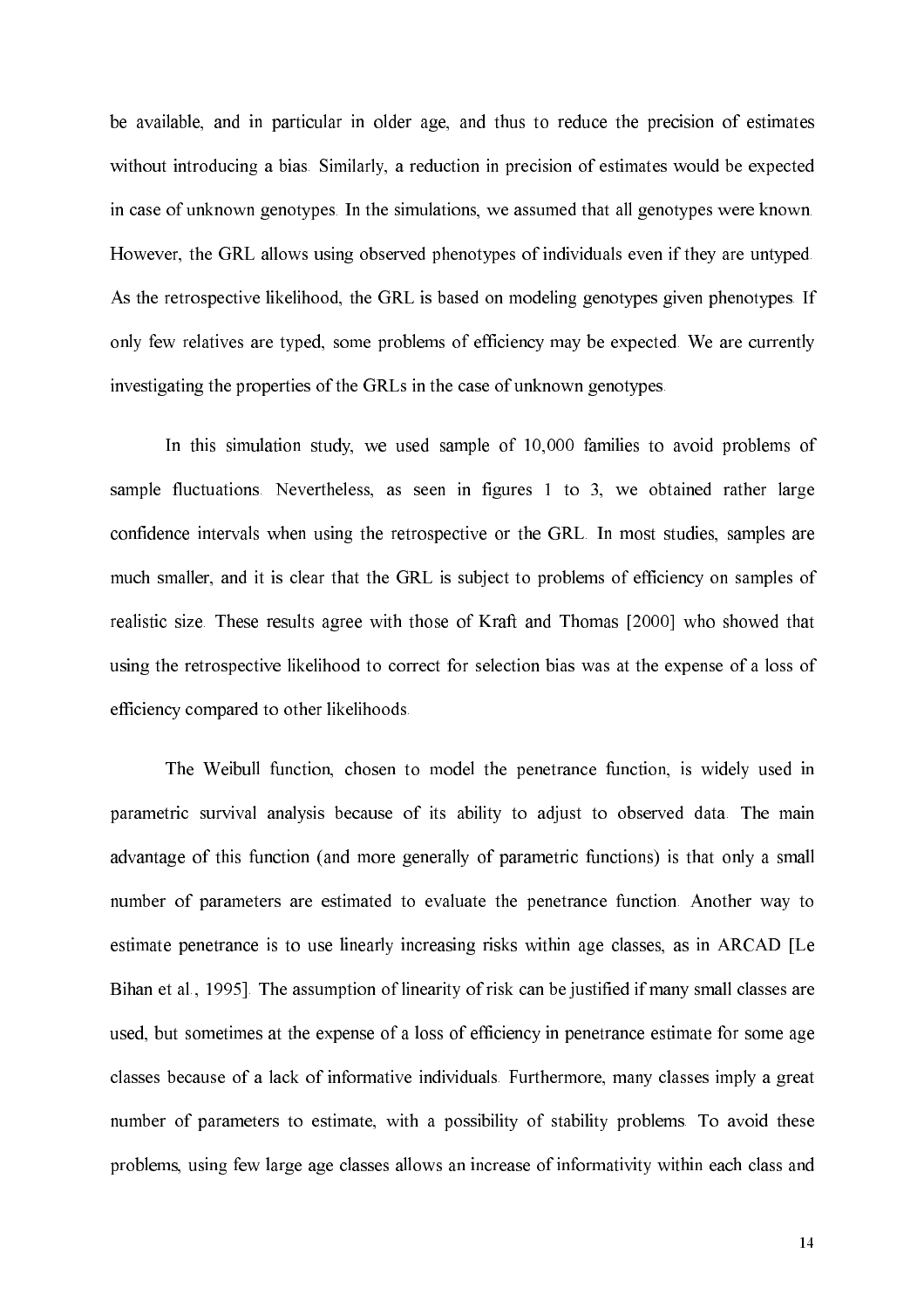a reduction in the number of estimated parameters, with a possible lack of precision in penetrance estimate.

Regarding specification of mutated allele frequency q, we checked that the GRL was robust to a misspecification of this parameter. There was only a slight overestimation with high true penetrance when we introduced a value of q higher than the true value.

A retrospective likelihood, based on lod scores, was used for estimating breast and ovarian cancer risks associated with BRCA1 and BRCA2 mutations from multiple-case families collected through the Breast Cancer Linkage Consortium [Easton et al., 1993; Easton et al., 1995; Ford et al., 1998]. The penetrance estimates were generally higher in studies based on these multiple-case families than in those based on unselected series [Antoniou et al., 2003]. In order to explain such a difference, the existence of modifying factors, either genetic or environmental, that themselves run in families have been hypothesized [Easton, 1997] and several groups are now investigating this hypothesis. An alternative explanation is that studies on multiple-case families were biased by using a retrospective likelihood without taking into account the selection on mutation status. However, we have shown in this paper that this bias was negligible when penetrance was high and it is unlikely that the estimates obtained in these studies were affected by such a bias.

Finally, for all the Mendelian sub-entities of common diseases such as breast-ovarian cancer syndrome and HNPCC, cancer risks are always high and the bias evidenced in our study should not affect the estimates. This is no longer true when penetrance is low, and future studies on low penetrance mutations should absolutely correct for selection on genotypes and, when relevant, on age of onset by using GRLs such as the ones proposed in the present study.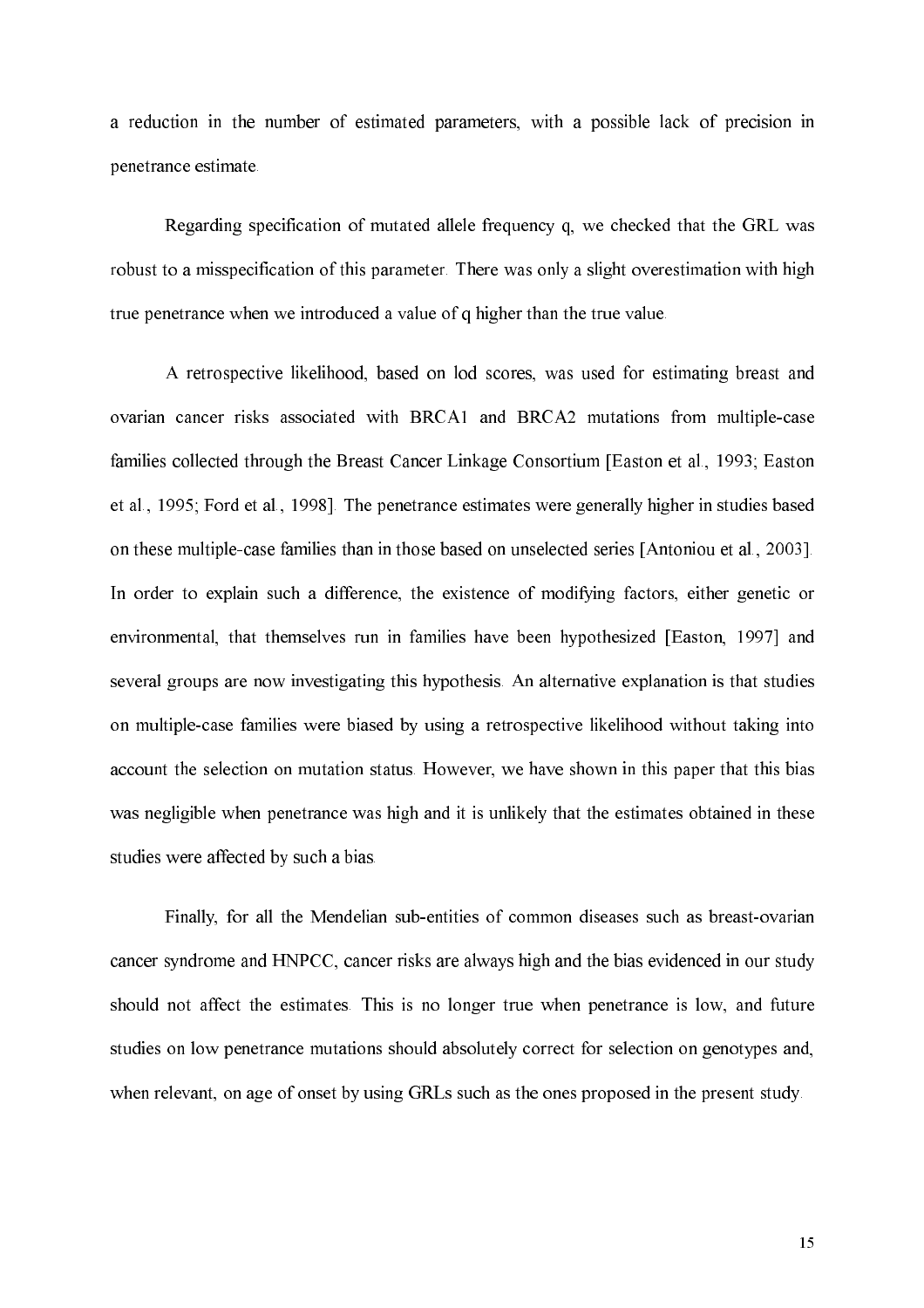## **APPENDIX**

Asc, the ascertainment event, can be decomposed in two events: Fsc, the event that the family fulfilled the selection criteria, and Rec, the recruitment event. Thus,

 $P(Asc/Phen, Gen) = P(Fsc, Rec/Phen, Gen) = P(Rec/Fsc, Phen, gen) P(Fsc/Phen, Gen)$ 

If a family fulfils the selection criteria, the information contained in  $Fsc$  is a subset of the information contained in vectors *Phen* and *Gen*, hence:

 $P(Fsc/Phen, Gen) = 1$ 

and

## $P(Rec/Fsc, Phen, Gen) = P(Rec/Phen, Gen)$

 $P(Rec/Phen, Gen)$  corresponds to the probability that family f, that fulfills the selection criteria, be recruited. Since recruitment occurs through affected individuals, this probability depends on the vector of observed phenotypes, *Phen*. Nevertheless, it is independent of the family genotypes distribution  $(Gen)$ . Therefore:

 $P(Rec/Phen, Gen) = P(Rec/Phen)$ 

Hence, the probability of ascertainment given observed phenotypes and genotypes  $(P(Asc/Gen, Phen))$  for a given family is identical whatever the genotypic configuration.

## **ACKNOWLEDGEMENTS**

We greatly acknowledge the support of the Fondation de France for Jérôme Carayol's fellowship.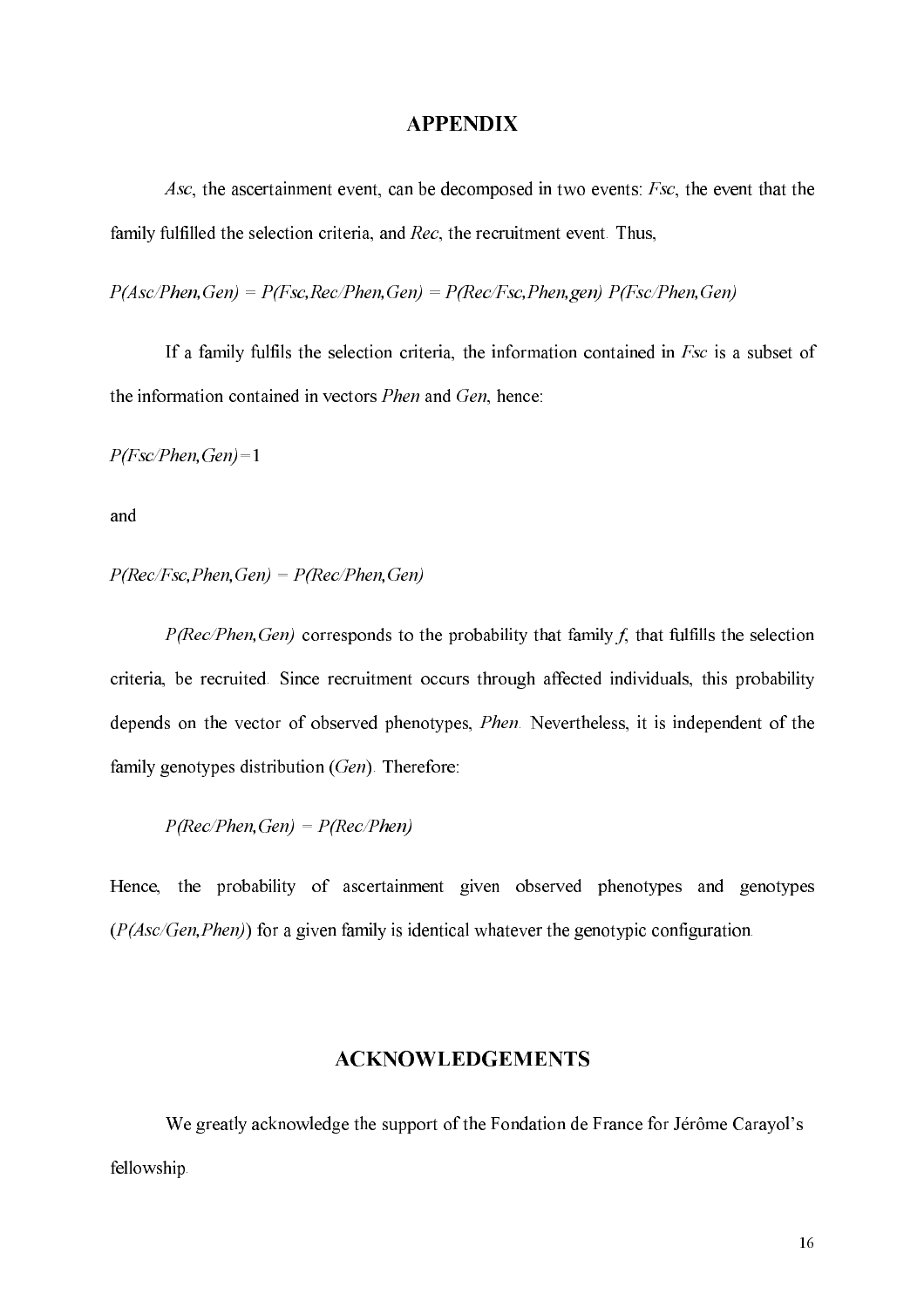#### **REFERENCES**

- Antoniou A, Pharoah PDP, Narod S, Risch HA, Eyfjord JE, Hopper JL, Loman N, Olsson H, Johannsson O, Borg Å, Pasini B, Radice P, Manoukian S, Eccles DM, Tang N, Olah E, Anton-Culver H, Warner E, Lubinski J, Gronwald J, Gorski B, Tulinius H, Thorlacius S, Eerola H, Nevanlinna H, Syrjäkoski K, Kallioniemi O-P, Thompson D, Evans C, Peto J, Lalloo F, Evans DG, Easton DF. 2003. Average risks of breast and ovarian cancer associated with BRCA1 or BRCA2 mutations detected in case series unselected for family history: a combined analysis of 22 studies. Am J Hum Genet 72:1117-1130.
- Aarnio M, Mecklin J-P, Aaltonen LA, Nyström-Lahti M, Järvinen HJ. 1995. Life-time risk of different cancers in hereditary non-polyposis colorectal cancer (HNPCC) syndrome. Int J Cancer 64 430-433
- Aarnio M, Sankila R, Pukkala E, Salovaara R, Aaltonen LA, de la Chapelle A, Peltomäki P, Mecklin J-P, Järvinen HJ. 1999. Cancer risk in mutation carriers of DNA-mismatch-repair genes. Int J Cancer 81:214-218.
- Brookmeyer R, Crowley J. 1982. A confidence interval for the median survival time. Biometrics 38:29-41.
- Carayol J, Khlat M, Maccario J, Bonaïti-Pellié C. 2002. Hereditary non-polyposis colorectal cancer: currents risks of colorectal cancer largely overestimated. J Med Genet 39:335-339.
- Clerget-Darpoux F, Bonaïti-Pellié C, Hochez J. 1986. Effects of misspecifying genetic parameters in lod score analysis. Biometrics 42:393-399.
- Easton DF, Bishop DT, Ford D, Crockford GP, and the Breast Cancer Linkage Consortium. 1993. Genetic linkage analysis in familial breast and ovarian cancer: results from 214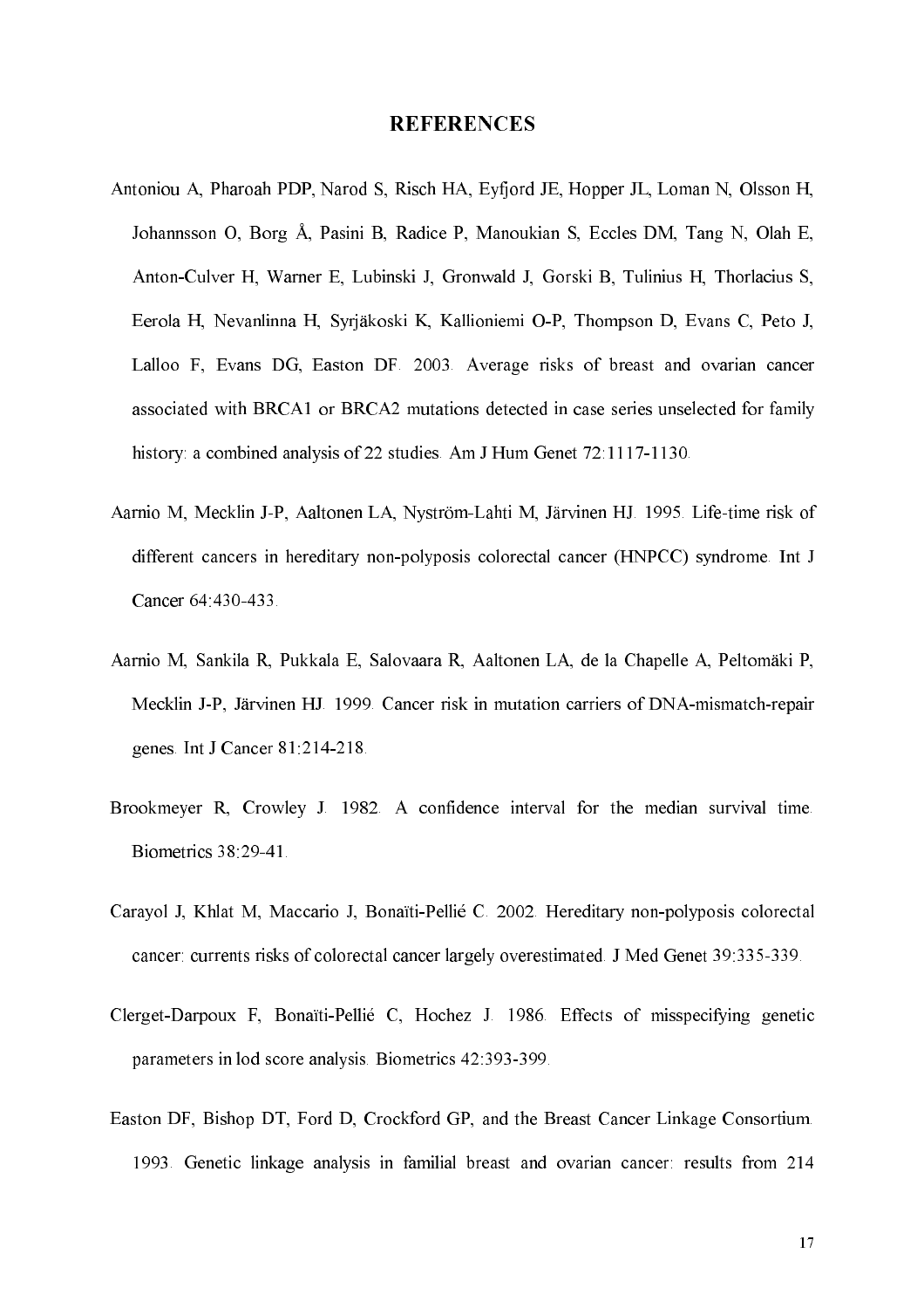families. Am J Hum Genet 52:678-701.

Easton DF, Ford D, Bishop DT and the Breast Cancer Linkage Consortium. 1995. Breast and ovarian cancer incidence in BRCA1-mutation carriers. Am J Hum Genet 56:265-271.

Easton D. 1997. Breast cancer genes - What are the real risks? Nat Genet 16:210-211.

- Elston RC, Stewart J. 1971. A general model for the genetic analysis of pedigree data. Human Heredity 21:523-542.
- Ford D, Easton DF, Stratton M, Narod S, Goldgar D, Devilee P, Bishop DT, Weber B, Lenoir G, Chang-Claude J, Sobol H, Teare MD, Struewing J, Arason A, Scherneck S, Peto J, Rebbeck TR, Tonin P, Neuhausen S, Barkardottir R, Eyfjord J, Lynch H, Ponder BAJ, Gayther SA, Birch JM, Lindblom A, Stoppa-Lyonnet D, Bignon Y, Borg A, Hamann U, Haites N, Scott RJ, Maugard CM, Vasen H, Seitz S, Cannon-Albright LA, Schofield A, Zelada-Hedman M, and the Breast Cancer Linkage Consortium 1998. Genetic heterogeneity and penetrance analysis of the BRCA1 and BRCA2 genes in breast cancer families. Am J Hum Genet 62:676-689.
- Hsu L, Ping Zhao L, Aragaki C. 2000. A note on a conditional-likelihood approach for familybased association studies of candidates genes. Hum Hered 50:194-200.
- Kraft P, Thomas DC. 2000. Bias and efficiency in family-based gene-characterization studies: Conditional, Prospective, Retrospective, and joint likelihoods. Am J Hum Genet 66:1119-1131.
- Lalouel JM. 1979. A computer program for optimization of general non linear functions. Technical report no 14. Salt Lake City: University of Utah, Department of Medical Biophysics and Computing.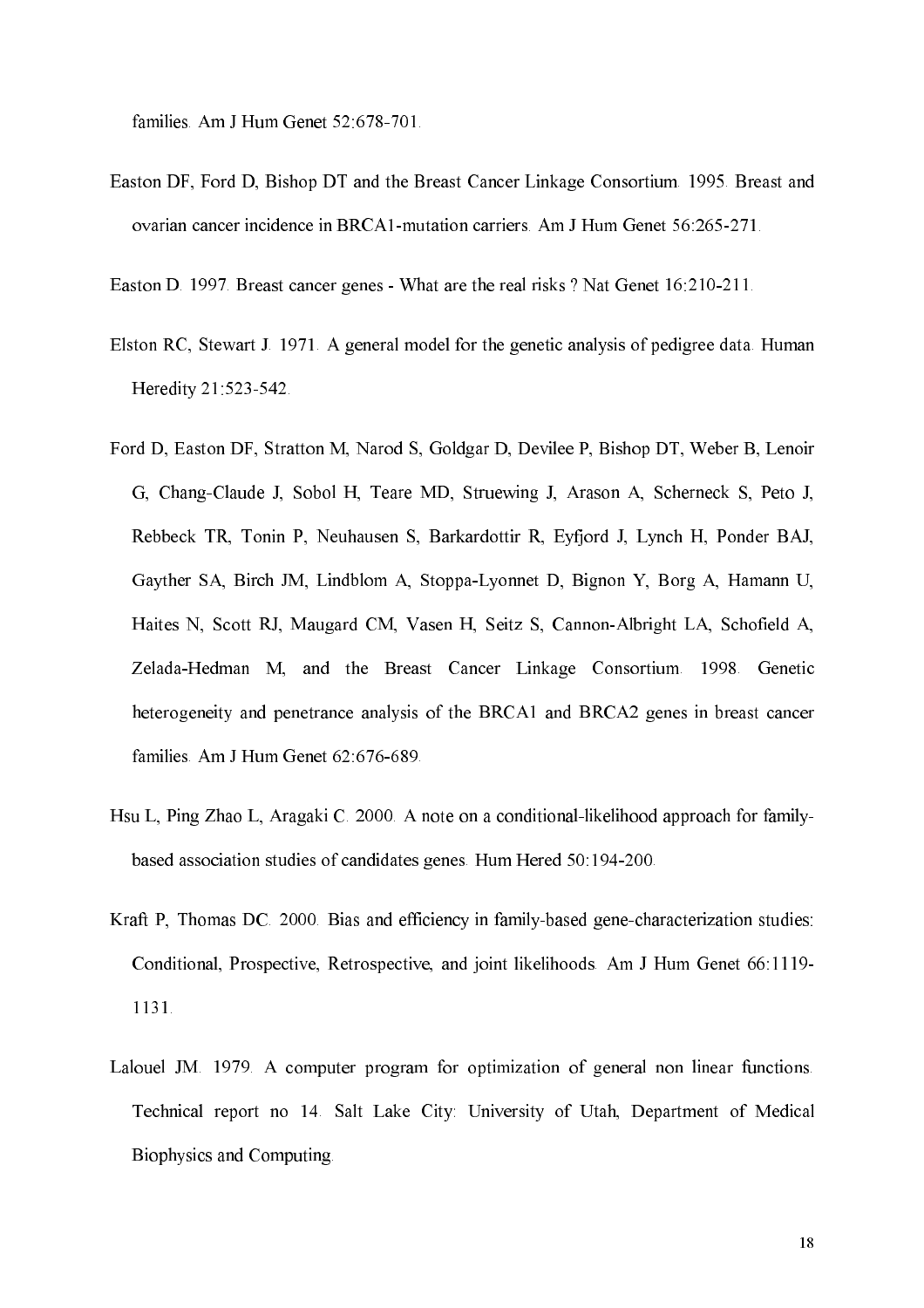- Le Bihan C, Moutou C, Brugières L, Feunteun J, Bonaïti-Pellié C. 1995. ARCAD: a method for estimating age-dependent disease risk associated with mutation carrier status from family data. Genet Epidemiol 12:13-25.
- Lin KM, Shashidharan M, Thorson AG, Ternent CA, Blatchford GJ, Christensen MA, Watson P, Lemon SJ, Franklin B, Karr B, Lynch J, Lynch HT 1998. Cumulative incidence of colorectal and extracolonic cancers in MLH1 and MSH2 mutation carriers of hereditary nonpolyposis colorectal cancer. J Gastrointest Surg 2:67-71.
- Liu B, Parsons R, Papadopoulos N, Nicolaides NC, Lynch HT, Watson P, Jass JR, Dunlop M, Wyllie A, Peltomäki P, de la Chapelle A, Hamilton SR, Vogelstein B, Kinzler KW. 1996. Analysis of mismatch repair genes in hereditary non-polyposis colorectal cancer patients. Nat Med 2:169-174.
- Park JG, Vasen HFA, Park YJ, Park KJ, Peltomaki P, Ponz De Leon M, Rodriguez-Bigas MA, Lubinski J, Beck NE, Bisgaard M-L, Miyaki M, Wijnen JT, Baba S, Lindblom A, Madlensky L, Lynch HT. 2002. Suspected HNPCC and Amsterdam criteria II: evaluation of mutation detection rate, an international collaborative study. Int J Colorectal Dis 17:109- $114$
- Siegmund KD, Gauderman WJ, Thomas DC. 1999. Gene characterization using high-risk families: a sensitivity analysis of the MOD score approach. Am J Hum Genet Suppl 65:A398.
- Struewing JP, Hartge P, Wacholder S, Baker SM, Berlin M, McAdams M, Timmerman MM, Brody LC, Tucker MA. 1997. The risk of cancer associated with specific mutations of BRCA1 and BRCA2 among Ashkenazi Jews. N Engl J Med 336:1401-1408.

Vasen HFA, Mecklin J-P, Meera Khan P, Lynch HT. 1991. The International Collaborative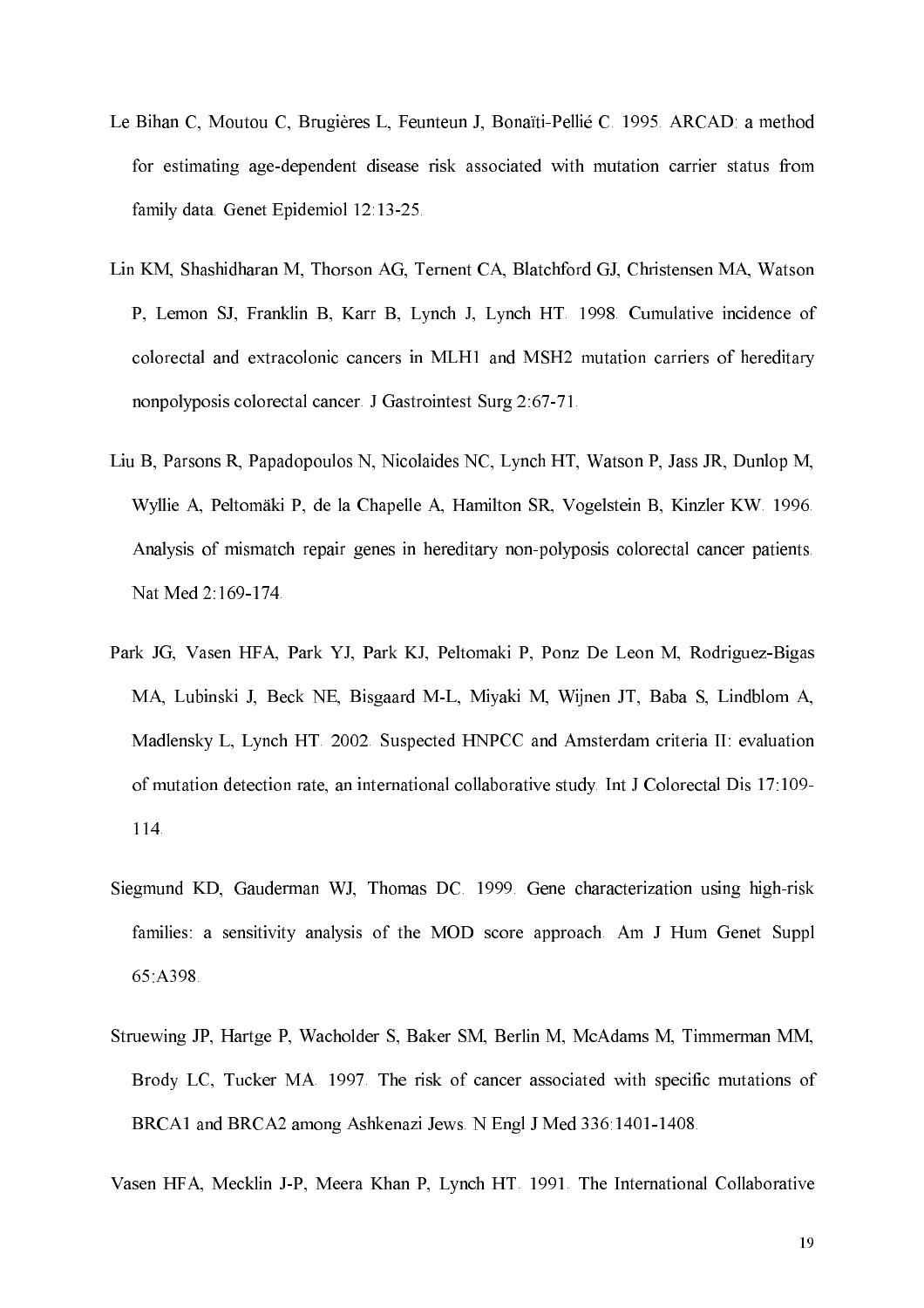Group on hereditary non-polyposis colorectal cancer (ICG-HNPCC). Dis Colon Rectum 34:424-425.

- Vasen HFA, Wijnen JT, Menko FH, Kleibeuker JH, Taal BG, Griffioen G, Nagengast FM, Meijers-Heijboer EH, Bertario L, Varesco L, Bisgaard M-L, Mohr J, Fodde R, Meera Khan P. 1996. Cancer risk in families with hereditary nonpolyposis colorectal cancer diagnosed by mutation analysis. Gastroenterology 110:1020-1027.
- Vasen HF, Watson P, Mecklin JP, Lynch HT, and the ICG-HNPCC. 1999. New clinical criteria for hereditary nonpolyposis colorectal cancer (HNPCC, Lynch syndrome) proposed by the international collaborative group on HNPCC. Gastroenterology 116:1453-1456.
- Voskuil DW, Vasen HFA, Kampman E, Van't Veer P, and the national collaborative group on HNPCC. 1997. Colorectal cancer risk in HNPCC families: development during lifetime and in successive generations. Int J Cancer 72:205-209.